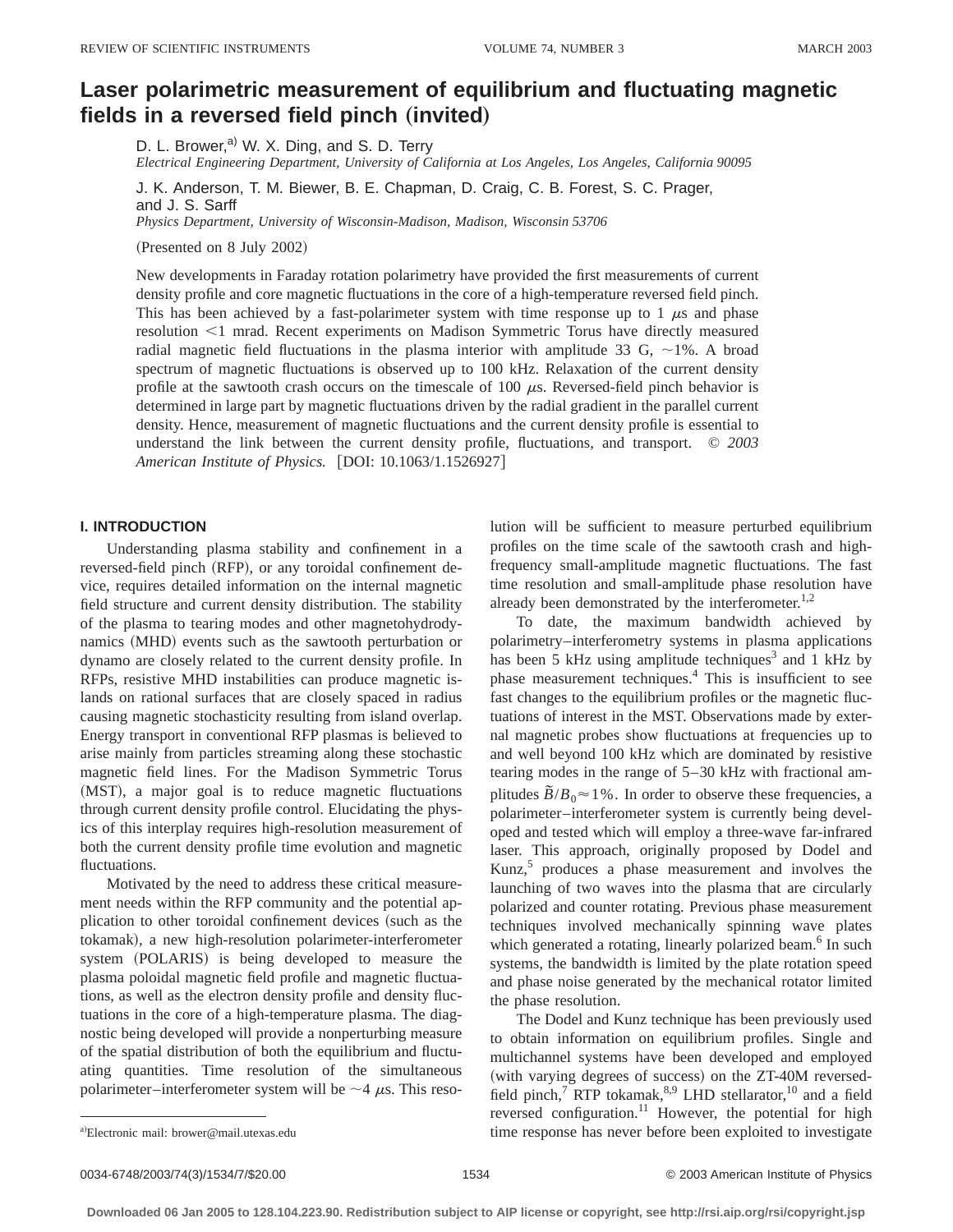fast changes to equilibrium profiles or broadband magnetic fluctuations. Fast time response with high phase resolution will be the focus of the new work presented in this article.

Laser polarimetry has been used previously to investigate magnetic fluctuations associated with the coherent *m*  $=1$ ,  $n=1$  MHD modes ( $\sim$ 2 kHz) on the TEXTOR tokamak.<sup>12</sup> This single-chord system had maximum time response of 0.2 ms. Other approaches used to measure the interior magnetic field structure and fluctuations in high-temperature plasmas include a heavy ion beam probe on the TEXT tokamak which measured core magnetic perturbations associated with a *m*  $=$  2, *n* = 1 MHD mode ( $\sim$ 3 kHz).<sup>13</sup> In addition, cross polarization scattering was used on the TORE Supra tokamak to study short wavelength  $(k \sim 12 \text{ cm}^{-1})$  magnetic fluctuations.<sup>14</sup> We extend these efforts to include measurement of the broadband magnetic fluctuation amplitude, frequency and wave number spectrum, and behavior changes in improved confinement plasmas.

The remainder of the article is organized as follows: First, the diagnostic approach and system will be described. Modifications necessary to realize the fast time response will be highlighted. Second, experimental results from the MST RFP will be presented for both  $(1)$  fast changes to the equilibrium profile and  $(2)$  core measurement of magnetic fluctuations. Finally, we will conclude by pointing out future directions of diagnostic development and their application to fusion plasma research.

#### **II. POLARIMETER–INTERFEROMETER SYSTEM**

The fast-polarimetry technique employed on MST utilizes two distinct but collinear far-infrared (FIR) laser beams to probe the plasma. A third FIR laser, serving as the localoscillator (LO) drive for the mixers, can be added to provide a simultaneous polarimetry–interferometry capability to measure both the plasma density and Faraday rotation.<sup>8,9</sup> The method basically involves two separate phase measurements using orthogonally polarized waves, the polarization of each remaining stationary. The interferometric phase and Faraday angle are obtained by combining these two measurements. Since no mechanical polarization modulation is used, modulation artifacts which contaminate the phase are also absent. The achievable temporal resolution is, in principle, limited by the frequency offset of the laser beams and can be set to  $\leq$ 1  $\mu$ s. The technique employed has been previously described and will only be briefly reviewed here. $5,8,9$ 

A schematic the three-laser setup is shown in Fig. 1. The two probing beams are slightly frequency offset and their polarizations are set to counter-rotating circular. This is achieved by making the two linearly polarized beams orthogonal via use of a  $\lambda/2$  wave plate and combining them through use of a polarizing beamsplitter to be collinear. The collinear beams are then passed through a  $\lambda/4$  wave plate generating the counter-rotating circularly polarized beams. Upon emerging from the plasma, the probing beams pass through a polarizer that transmits the polarization component in the toroidal direction. The two probe beams, which were initially orthogonal, are then combined with the linearly polarized local-oscillator beam, which is also frequency offset



FIG. 1. Schematic of MST three-wave FIR polarimeter–interferometer system.

from the two probe beams, to give a total of three primary intermediate-frequency (IF) signals multiplexed at the detector. A portion of each beam is collected before reaching the plasma and used to generate a reference waveform for each of the mixing products. The phase difference between reference and plasma signals is then evaluated at each IF frequency.

Because of plasma birefringence, each beam experiences a different value of refractive index while propagating through the plasma. The difference in refractive index for the right  $(n_R)$ - and left  $(n_L)$ -hand circularly polarized waves is related to the Faraday rotation angle,  $\Psi$ , by the relation:

$$
\Psi = \frac{2\pi}{\lambda} \int \frac{(n_R - n_L)}{2} dz
$$
  
= 2.62×10<sup>-13</sup> $\lambda^2$   $\int n_e(z) B_{\parallel}(z) dz$ , (1)

where  $B_{\parallel}$  is the component of the magnetic field parallel to the FIR beam,  $n_e$  is the electron density, and  $\lambda$  is the FIR laser wavelength, all in MKS units. Since  $n_e$  is known from the interferometer measurement, the poloidal magnetic field can be determined from inversion of the above equation. The toroidal current density is then obtained from Ampere's law. The average refractive index is related to the density phase shift according to

$$
\Phi = \frac{2\pi}{\lambda} \int \frac{(n_R + n_L)}{2} dz \approx 2.82 \times 10^{-15} \lambda \int n_e(z) dz. \tag{2}
$$

The frequency offsets that allow us to isolate and separately demodulate the independent carriers are generated by proper tuning of the three FIR laser cavities. Phase information is recovered from each of the three independent mixing products. First, mixing between the right- (left) circularly polarized probe beam and the LO gives phase information on the refractive index for the *R*-(*L*-) wave. Second, mixing of the two signal beams provides phase information that is directly proportional to the Faraday rotation angle. This quantity can also be obtained indirectly by taking the difference between the phases of the probe-LO mixing products [see Eq.  $(1)$ ]. The interferometer phase shift is obtained by taking the av-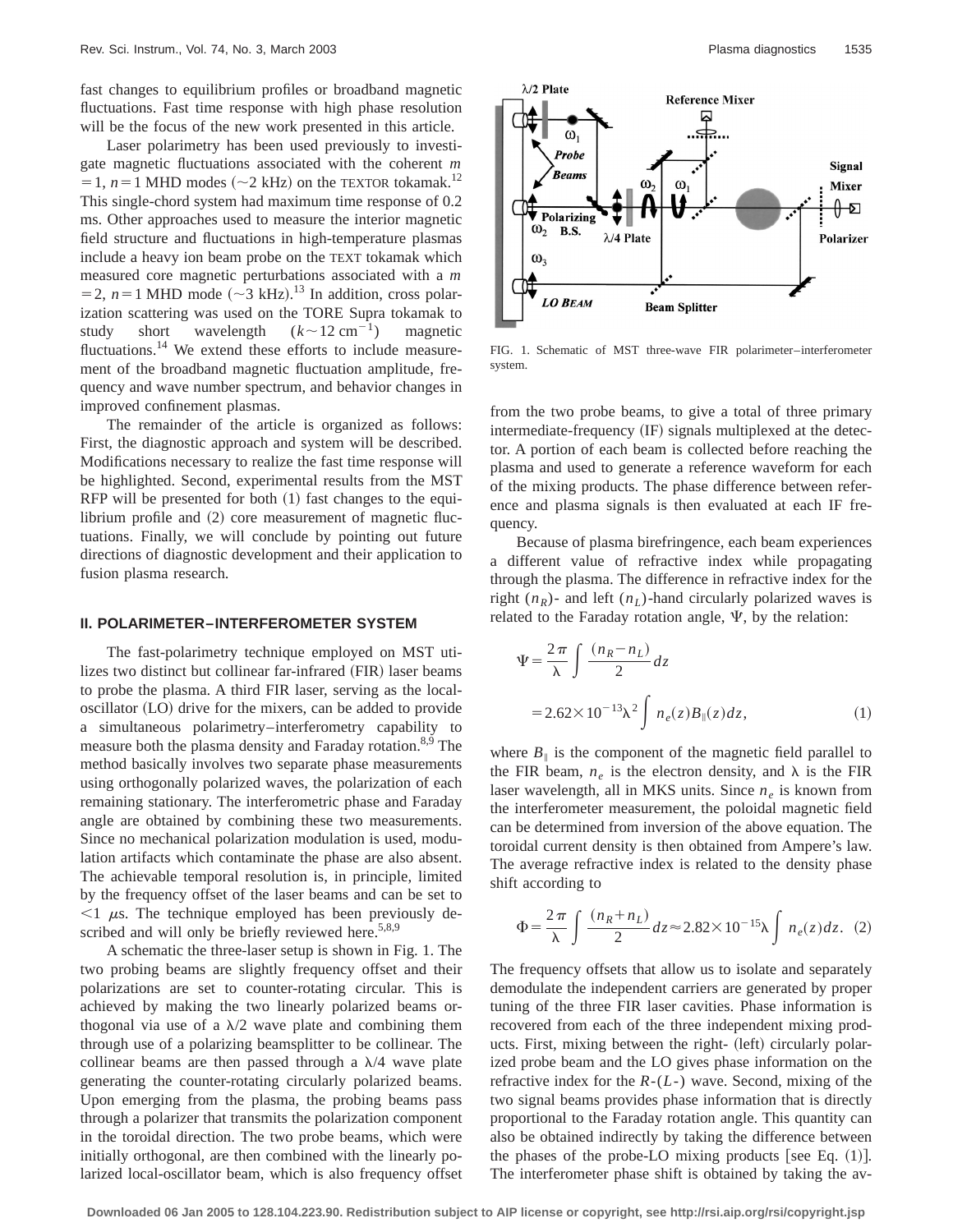MST Far-Infrared Polarimeter-Interferometer System



FIG. 2. Three-wave FIR polarimeter–interferometer system proposed for MST.

erage of the two probe-LO phases [see Eq.  $(2)$ ]. Since the FIR source frequency  $(694 \text{ GHz})$  is much greater than the electron cyclotron frequency (11 GHz) in MST, only  $\sim$ 1.5% error occurs when using the individual probe-LO mixing products to obtain the interferometer phase shift. The individual phase of each of the mixing products is determined with respect to a reference mixer by use of a digital phase comparator technique.<sup>15</sup>

The three-wave FIR laser source is optically pumped by an infrared  $CO<sub>2</sub>$  laser (continuous output 140 W) and operated at 432.5  $\mu$ m (694 GHz; 25 mW/cavity). The three FIR cavities will be operated such that the IF between the two slave cavities and the master cavity are 600 and 900 kHz. These frequencies will be multiplexed onto a single mixer for each chord and reference along with the beat frequency between the two slave cavities at 300 kHz. This will provide a 4  $\mu$ s time response for the simultaneous polarimeter– interferometer measurement. Both the probe and localoscillator beams are subdivided for the discrete vertically viewing ports covering most of the plasma cross section. Corner-cube GaAs Schottky-diode mixers are used as detectors in the receiver where the probe and local-oscillator beams are combined. The combined polarimeter– interferometer system (see Fig. 2) consists of 11-chords divided between toroidal azimuths  $250^{\circ}$  (five chords located at  $x=R-R_0=36$ , 21, 6, -9, and -24 cm) and 255° (six chords located at  $x=R-R_0=43, 28, 13, -2, -17,$  and  $-32$ cm). Calibration of the polarimeter system, necessitated by the asymmetric reflection-transmission properties of the wire mesh beamsplitters,<sup>16</sup> is achieved through rotation of an additional half-wave plate placed in the probe-beam path. Details of this procedure have been described elsewhere.<sup>17</sup> Typical polarimeter system rms noise levels are 1 mrad  $(\approx 0.1^{\circ})$  at 100 kHz bandwidth [0.4 mrad  $(0.04^{\circ})$  at 20 kHz bandwidth]. The data can be ensemble averaged over similar time windows  $(e.g., sawtooth cycle)$  for further noise reduction.

Experimental work is carried out on the Madison Symmetric Torus (MST) RFP which is ohmically heated with major radius  $R_0 = 1.50$  m and limiter radius  $a = 0.51$  m. Data



FIG. 3. (a) Plasma current and average toroidal magnetic field; (b) Faraday rotation angle for standard Ohmic MST plasma from six polarimeter chords; (c) expanded time scale. Sawtooth crashes are denoted by the prompt generation of toroidal magnetic field and spikes in poloidal voltage,  $V_p$ . Faraday rotation data are low-pass filtered with 20 kHz cutoff.

presented are for deuterium plasmas with toroidal current  $I_p$ =400 kA and nominal electron density  $n_e$ =1  $\times 10^{19}$  m<sup>-3</sup>.

#### **III. EXPERIMENTAL RESULTS**

The first tests of the 11-chord fast POLARIS diagnostic have recently been conducted on MST. For these tests, the two available far-infrared probe beams are frequency offset at 750 kHz  $(1.4 \mu s \text{ minimum time response})$  and set to counter-rotating circular polarization. Without the LO beam, the simultaneous interferometry capability is lost but the full polarimetry capability can be realized. The mixer for each channel then detects the mutual mixing product of the two probe beams which is directly proportional to twice the Faraday rotation angle as described by Eq.  $(1)$ . The data are sampled at 1 MHz with the difference frequency being aliased to 250 kHz.

Typical MST polarimetry data for a standard sawtoothing discharge with  $I_p$ =400 kA, bandpass filtered at 20 kHz, are shown in Fig. 3. All chords show a strong correlation with the sawtooth cycle, even during the setup phase of the discharge  $(0-10 \text{ ms})$ . Sawtooth crashes, characterized by changes in toroidal flux, are denoted by prompt increases in the average toroidal field,  $\langle B_{\phi} \rangle$  and spikes in the surface poloidal voltage,  $V_p$ . As expected, the Faraday rotation angle changes sign about the magnetic axis due to a change in the direction of the poloidal magnetic field with respect to the polarimeter chords. Zero Faraday rotation angle indicates that the probing beam passes through the magnetic axis. The sawtooth crash represents a discrete dynamo event in the RFP.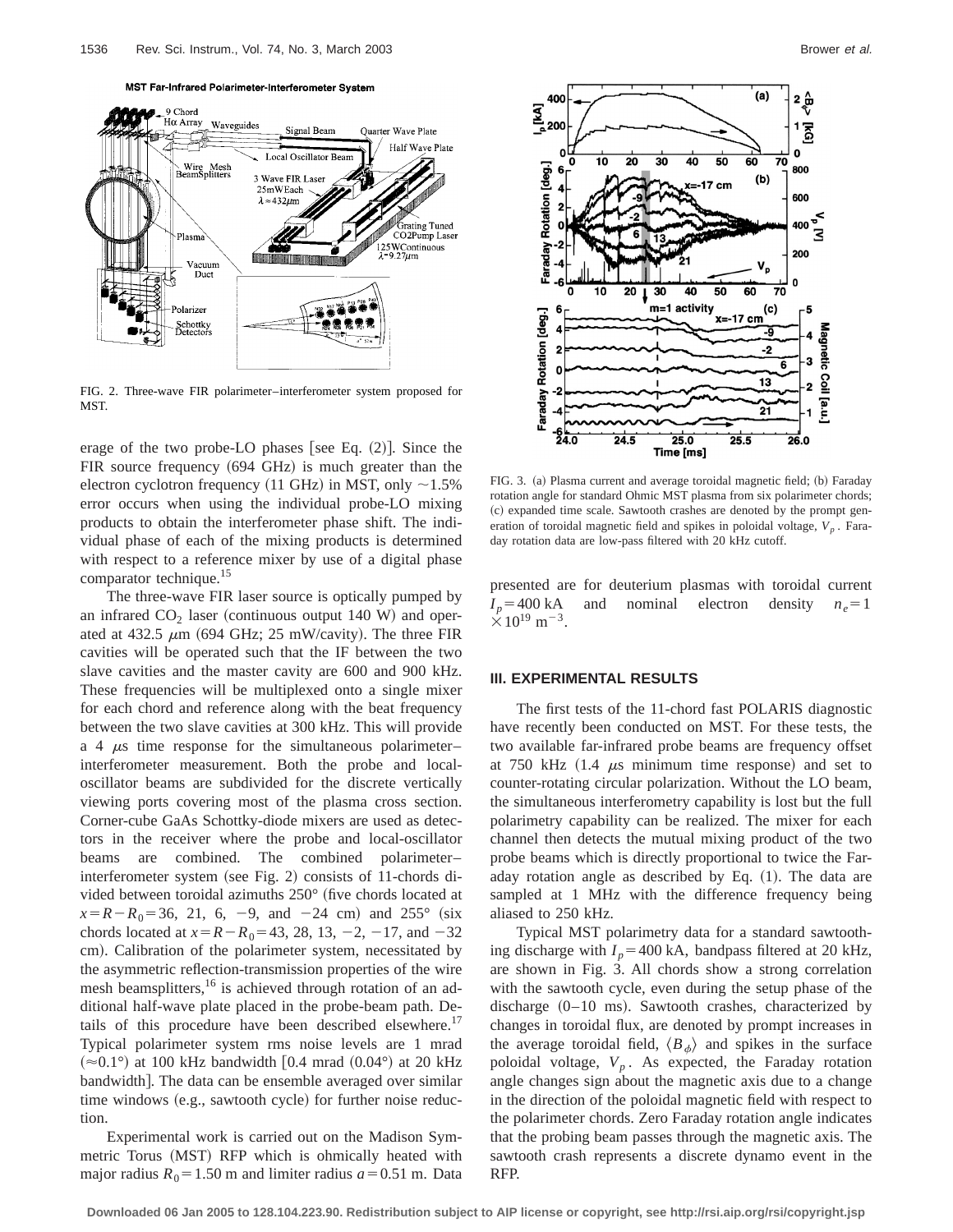

FIG. 4. Coherence between  $x=21$  cm polarimeter chord and external magnetic sensing coil. Solid (dashed) line corresponds to coherence (statistical noise).

In Fig.  $3(c)$ , the time axis is expanded to isolate an individual sawtooth crash  $(t=25 \text{ ms})$ . The typical sawtooth crash or relaxation time scale is measured to be  $\approx$  100–200  $\mu$ s. A clear coherent oscillation is observed on all chords prior to the sawtooth crash. The frequency of these fluctuations matches the dominant  $m=1$  tearing mode in MST (as measured by external magnetic coils) and have frequency peaking near 12 kHz. Finite coherence is observed at frequencies up to 100 kHz when computing the coherence between a polarimeter chord and an external magnetic coil as shown in Fig. 4. This measurement demonstrates two impor $tant facts: (1) The fast polarimeter not only has sufficient$ time response, but also the phase resolution necessary to observe high-frequency small-amplitude fluctuations, and  $(2)$ Faraday rotation fluctuations are strongly correlated with magnetic field fluctuations in MST.

Since the polarimeter measures the line-integrated product of density and magnetic field [see Eq.  $(1)$ ], changes observed in the Faraday rotation signal likely correspond to changes in both parameters. With these results, it is now possible to extract information on the plasma poloidal magnetic field, current density profile, their temporal evolution and magnetic fluctuations.

#### **A. Equilibrium measurements**

Equilibrium analysis of the Faraday rotation data can be accomplished using any one of three independent techniques, of increasing complexity, to arrive at information on the current density distribution. The simplest analysis yields the central current density from the slope of the Faraday rotation profile at the center according to the relation

$$
J(0) = \frac{2}{\mu_0 c_F} \frac{d\Psi}{dx} \frac{1}{\int n_e f(r, \alpha) dz},
$$
\n(3)

where  $c_F$  is a constant and  $f(r, \alpha)$  represents the current profile shape [estimated from the total current  $I_p$  $J(0)$   $[2 \pi r f(r, \alpha) dr]$ . This leaves us with a relation for *J*(0) which is proportional to the slope of the Faraday rotation signal across the magnetic axis,  $d\Psi/dx$ . The next approach employs a fitting method to solve Eq.  $(1)$  and yields the toroidal current density profile. The most complex analysis utilizes a two-dimensional equilibrium reconstruction code (solving the Grad–Shafranov equation) to yield the cur-



FIG. 5. Comparison of  $\tilde{B}_r$  and  $J(0)$  through the sawtooth cycle (crash occurs at  $t=0$ ).  $J(0)$  is determined from Eq. (3) (solid line), cylindrical equilibrium model (open circles,  $\beta=7%$ ), and functional fit analysis (open triangles). Ensembled data are used.

rent density as a function of magnetic surface coordinate. All three techniques provide consistent information on  $J(r)$  and have been described previously.<sup>18</sup> To obtain the necessary polarimetry and interferometry data for equilibrium analysis, the system is first operated in polarimeter mode for 20–30 similar shots and then converted to interferometer mode for a similar number of shots to obtain the electron density. The data are ensemble averaged over the sawtooth cycle producing the profile change averaged over  $\sim$  400 sawtooth events.

Direct experimental measurement shows that the current density on axis drops by 20% during the sawtooth relaxation. Comparison of *J*(0) estimated from the slope of the Faraday rotation angle across the magnetic axis with  $J(0)$  from a simple cylindrical equilibrium model<sup>19</sup> is shown in Fig. 5 and the two agree quite well in both absolute value and temporal history. The agreement, within measurement errors of  $\sim$ 10%, bolsters confidence in both the measurement technique and the cylindrical equilibrium model. The current density decrease at the sawtooth crash can potentially be explained by the MHD dynamo which is predicted to drive antiparallel current in the plasma core.<sup>20</sup>

Faraday rotation profiles, taken from the ensembled data, at times immediately before  $(-0.25 \text{ ms})$  and after  $(+0.25 \text{ ms})$ ms) the sawtooth crash are shown in Figs.  $6(a)$  and  $6(b)$ , respectively. The magnetic axis corresponds to the point where  $\Psi$  = 0 and is shifted  $\sim$  4–5 cm outward from the center of the conducting boundary. Reduced slope  $(d\Psi/dx)$ , proportional to reduced current density on axis, is evident for the central chords after the sawtooth crash. The maximum rotation angle (absolute value) is larger on the inboard side due to the toroidicity of the plasma.

By use of the functional fitting technique, toroidal current density  $(J_{\phi})$  profiles corresponding to times before and after the sawtooth crash are generated and shown in Fig.  $7(a)$ . Corresponding fits to the measured Faraday profiles are



FIG. 6. Measured Faraday rotation profiles at times (a) 0.25 ms before and (b) 0.25 ms after the sawtooth crash. Symbols represent the measurement points (error bars approximately equal symbol size), solid lines the functional fit and dashed lines the MSTFIT matching.

**Downloaded 06 Jan 2005 to 128.104.223.90. Redistribution subject to AIP license or copyright, see http://rsi.aip.org/rsi/copyright.jsp**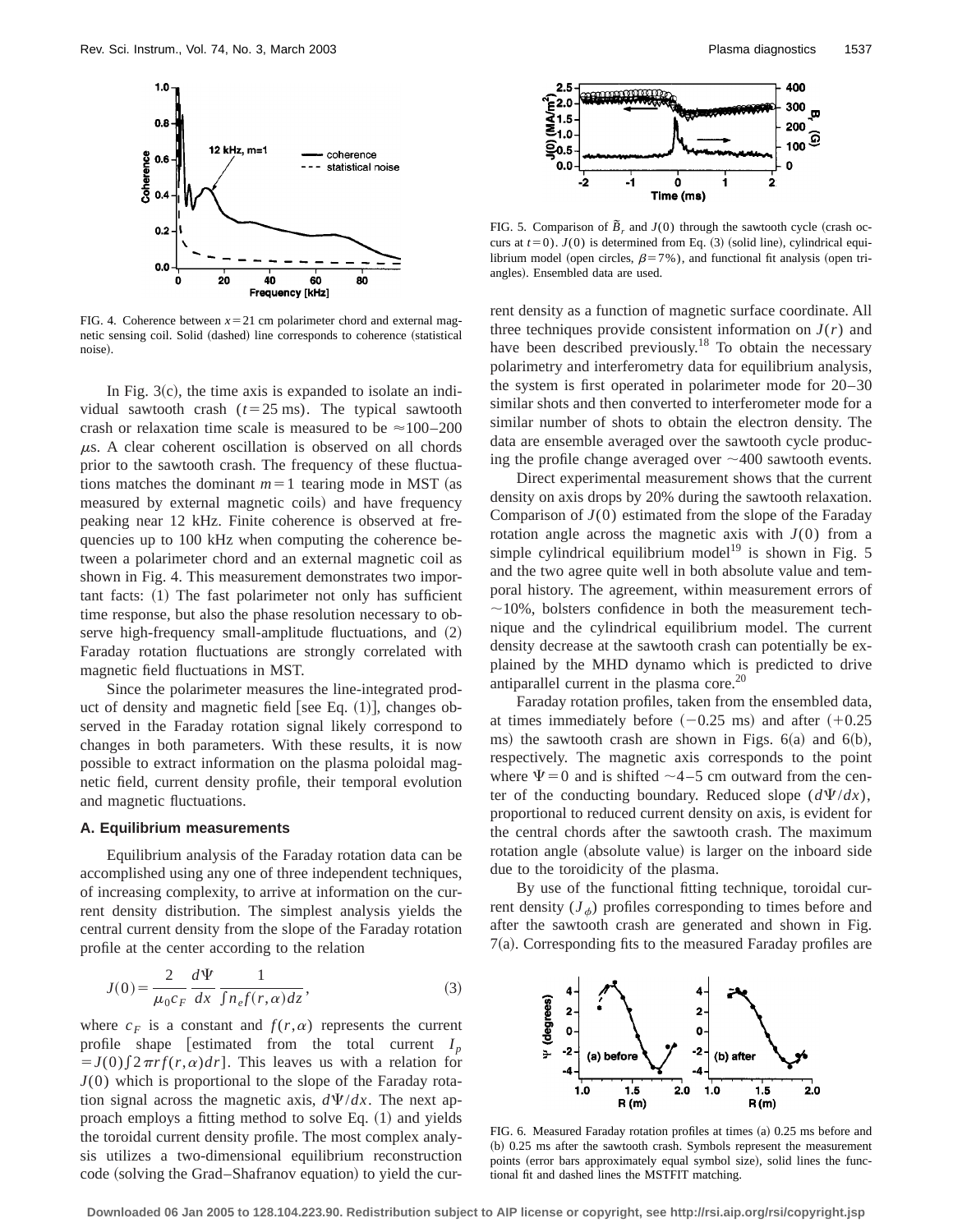

FIG. 7. Toroidal current density profile generated by (a) functional fit approach and  $(b)$  MSTFIT for times  $0.25$  ms before  $(solid)$ ,  $0.25$  ms after  $(long)$ dash), the sawtooth crash and during PPCD (short dash).

shown as solid lines in Figs.  $6(a)$  and  $6(b)$ . The toroidal current density indicates a clear reduction in the plasma core, *r*,0.2 m, and increase towards the outside, *r*.0.2 m, immediately after the sawtooth crash. The decreased interior current density is in excellent agreement with Fig. 5. After the crash, the flattened profile begins to slowly narrow and peak on axis until the next sawtooth or relaxation event. The toroidal current density is very small in the edge where the toroidal field reverses and the parallel direction is predominantly poloidal.

The toroidal current density determined from the equilibrium reconstruction code MSTFIT<sup>21</sup> is shown in Fig. 7(b). Inputs to the toroidal equilibrium code include the external magnetics, pressure profiles, motional Stark effect measurements of  $B(0)$ , as well as the Faraday rotation data. The corresponding fits to the Faraday rotation profile [see Figs.  $6(a)$  and  $6(b)$ ] are nearly indistinguishable from the functional fit result, and both match the measured Faraday rotation profile quite well. The current density profile is very sensitive to changes in the Faraday profile. Differences in toroidal current density shape between the functional fit and equilibrium reconstruction approaches provide an indication of errors in the resulting profiles. Both results show the same general features of a peaking current density distribution which flattens significantly at the sawtooth crash.

High-confinement plasmas are achieved in MST by inductively driving parallel current in the edge through a process called pulsed parallel current drive or PPCD. PPCD acts to suppress sawteeth and reduce the  $m=0$  and  $m=1$  resistive tearing modes that limit energy and particle confinement in RFP plasmas. Field reversal is maintained via external drive rather than the dynamo. For these improvedconfinement plasmas, both the energy and particle confinement time are observed to increase tenfold.<sup>2,22</sup> As shown in Fig. 7, from both the functional fit and MSTFIT equilibrium reconstruction, distinct peaking of the toroidal current density in the plasma core is observed during PPCD. The current density on axis increases by 30% compared to the presawtooth-crash value while the current tends to decrease at the edge. This peaking may be explained by a reduction in the ''dynamo effect'' and the emergence of high-energy runaway electrons that accompany the fluctuation reduction.

# **B. Fluctuation measurements**

Since the measured Faraday rotation angle depends on both the density and magnetic field, it is necessary to separate the two in order to isolate the fluctuating magnetic field.<sup>3,23</sup> By rewriting Eq.  $(1)$  in terms of the equilibrium and fluctuating quantities for each variable (e.g.,  $\Psi = \Psi_0 + \tilde{\Psi}$ ,  $B_z = B_{0z} + \overline{B}_z$ ,  $n_e = n_0 + \overline{n}$ , the fluctuating part of the Faraday rotation signal becomes

$$
\widetilde{\Psi} = c_F \bigg( \int B_{0z} \widetilde{n} \, dz + \int \widetilde{B}_z n_0 \, dz \bigg), \tag{4}
$$

where the second order term,  $c_F \int \tilde{B}_z \tilde{n} \, dz$ , is negligible because both  $\tilde{n}$  and  $\tilde{B}_z$  are small. From this equation we see that the fluctuating part of the polarimetry signal is the sum of the fluctuating electron density weighted by equilibrium magnetic field, and the fluctuating magnetic field weighted by equilibrium density.

For all polarimeter chords shown in Fig.  $3(c)$ , the  $\int B_{0z} \tilde{n} dz$  term of Eq. (4) is negligible and  $\Psi$  $\approx c_F f \tilde{B}_z n_0 dz$ . By using measured values for equilibrium poloidal magnetic field and electron density fluctuations, it can be shown that  $\int B_{0z} \tilde{n} dz \leq 0.04^{\circ}$ , which is less than the polarimeter rms noise level  $(0.1^{\circ})$ . Finite contributions from the toroidal magnetic field to the Faraday signal resulting from misalignment have also been considered and found to be negligible.

Phase measurements indicate that fluctuations (both density and magnetic field) with frequencies  $>5$  kHz have poloidal mode number  $m=1$ . For the central interferometer chords, we measure  $\int \tilde{n} \, dz \rightarrow 0$  since a line-averaged measurement of an  $m=1$  density perturbation cancels out along the chord.<sup>24</sup> However, for the magnetic field, an  $m=1$  perturbation above and below the midplane points in the same direction along the chord thereby adding to give a maximum, consistent, with experimental observations. For the central chord (i.e.,  $x=6$  cm), the fluctuating Faraday rotation signal provides a chord-integrated measurement of radial magnetic field fluctuations.

The line-integrated magnetic fluctuation amplitude can be estimated from the relation  $\overline{\tilde{B}} \cong (\overline{n}_0 \Delta z)^{-1} \int n_0 \overline{B}_z dz$  $\approx(c_F\overline{n}_0\Delta z)^{-1}\tilde{\Psi}$ . Using the measured line-averaged density  $(\bar{n}_0)$ , chord length  $(\Delta z)$  and Faraday rotation, we find the time-averaged rms amplitude of the magnetic field fluctuations,  $\bar{\tilde{B}}_r \sim 33$  G or  $\bar{\tilde{B}}_r / B_0 \sim 0.6\%$ , for the data shown in Fig. 3(c). The polarimeter rms noise level is  $\sim$ 10 G. Since the density profile is centrally peaked, the line-averaged  $\tilde{B}_r$  measurement is weighted to the plasma core. In addition, output from a 3D, nonlinear, resistive MHD simulation<sup>25</sup> predicts that the eigenfunctions for the dominant tearing modes in MST (i.e.,  $m=1$ ,  $n=5-10$ ,  $f \sim 10-20$  kHz) peak in the plasma core. Both of these factors suggest that the measured  $\tilde{B}_r$  is primarily a measure of magnetic fluctuations in the plasma core.

Information on the magnetic fluctuation poloidal mode number can be obtained by measuring the phase difference between chords along the same major radius. This reveals that fluctuations with frequency  $\leq$ 5 kHz are  $m=0$  while higher frequency fluctuations are  $m=1$ . The toroidal mode number  $(n)$  spectrum and dispersion relation can be determined by applying two-point correlation techniques to toroi-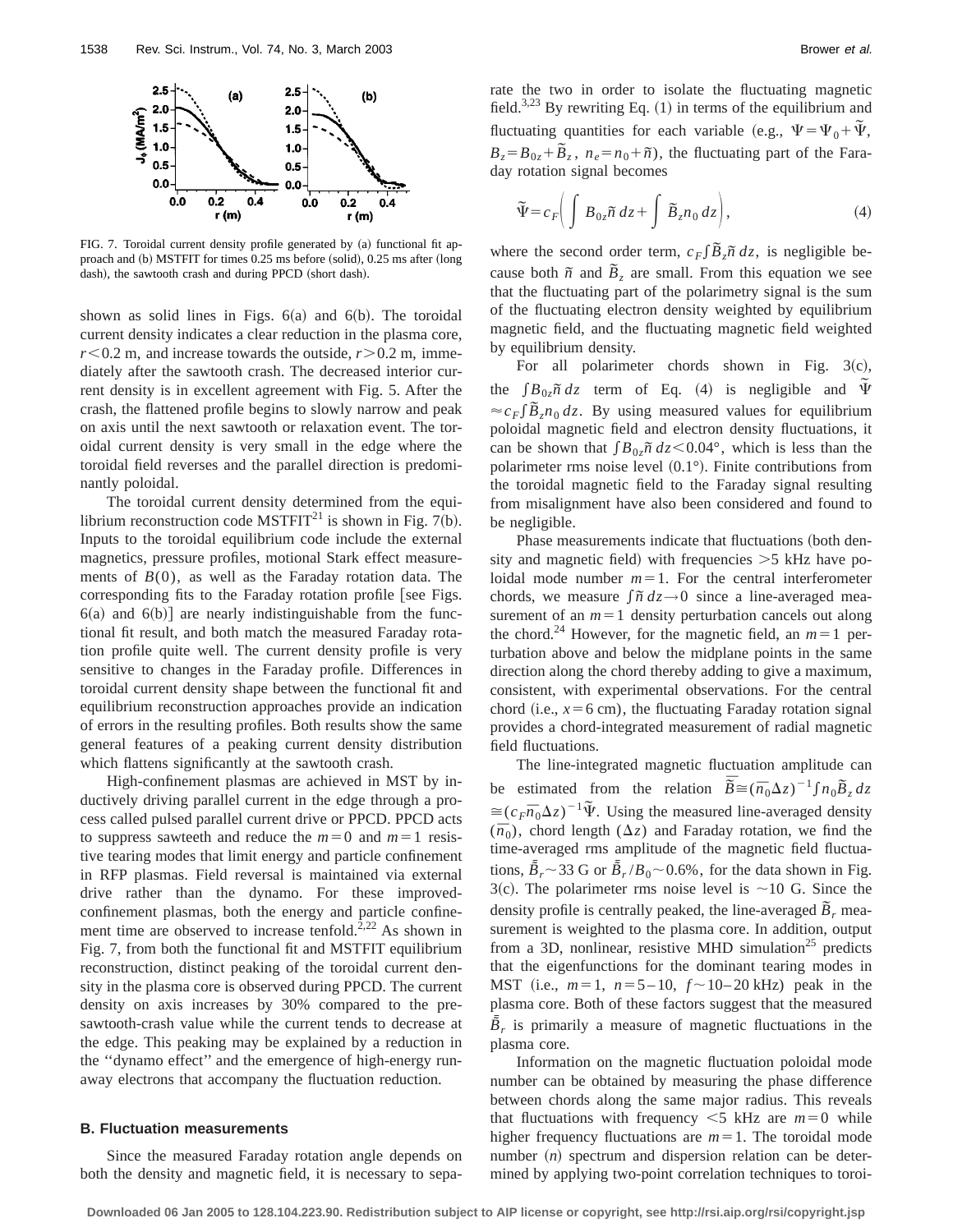

FIG. 8. Magnetic fluctuation (a) dispersion and (b) toroidal mode number spectra.

dally displaced polarimeter chords (chords at  $x=-9$  and 6 cm are offset 5° toroidally from chords at  $x=-2$  and 13 cm). The cross-phase between toroidally offset chords  $(\Delta \phi)$ can be related to toroidal wave number  $(k_{\phi})$  through the relation  $k_{\phi} = \Delta \phi / d = n/R$ , where *d* is the distance between the chords.<sup>1</sup> Magnetic fluctuation dispersion and toroidal mode number spectra for a standard sawtoothing MST plasma are shown in Fig. 8. An upper bound on the measured wave number,  $k_{\phi}$ , is determined by the chord width and corresponds to  $\sim$ 1 cm<sup>-11</sup>. Measured mode velocities are consistent with external coil measurements. The toroidal mode number spectrum, like the frequency spectrum, is broad but peaked at  $|n|=5-10$ . This corresponds to the dominant core-resonant modes. Modes with  $n < 0$  originate in the plasma core while modes with  $n>0$  are from outside the reversal surface  $(r/a \sim 0.85)$  where  $q=0$ . For high *n* modes, the magnetic fluctuation energy spectrum falls off as  $n^{-5/3}$ .

Equilibrium magnetic field measurements and equilibrium reconstruction indicate that at the midplane, the *q*  $\frac{5}{2}$  = *m*/*n* = 1/6 rational surface is located between chords (*x* = 13 and 21 cm) and  $(x=-9$  and  $-17$  cm). The  $\pi$  phase change observed on the polarimeter chords across this region [see Fig. 3(c)] is consistent with expectations for a current channel associated with the island. By applying Ampere's law to the loop between adjacent chords, one can estimate the toroidal current perturbation associated with the island. A maximum occurs when choosing chords with out-of-phase oscillations indicating the current density perturbation for the  $(m/n = 1/6)$  mode is approximately  $\tilde{j}_{m=1,n=6}/J_0 \sim 3\%$  with spatial extent  $\leq 8$  cm.<sup>23</sup>

A strong correlation between internal magnetic field fluctuations and the current density dynamics is experimentally observed. The magnetic field fluctuation amplitude for ensembled data is  $\bar{B}_r / B_0 \sim 1\%$  (before the crash) but varies significantly during the sawtooth cycle as shown in Fig.  $4(a)$ . The magnetic fluctuation amplitude is fairly constant until 100  $\mu$ s before the crash, when it jumps over fourfold within  $\sim$  50  $\mu$ s. The equilibrium current density gradually increases during the slow ramp phase of the cycle and promptly drops  $20%$  at the sawtooth crash as shown in Fig. 4(b). The enhanced magnetic fluctuations are predicted to generate a dynamo electric field which acts to reduce toroidal current density in the core and increase poloidal current at the edge17,26,27 as evidenced by toroidal flux increase at the crash [see Fig.  $3(a)$ ].



FIG. 9. (a) Radial magnetic field fluctuation spectrum, and (b) coherence weighted spectrum for standard sawtoothing (solid line) and PPCD (dashed line) plasmas in MST.

The core radial magnetic field fluctuation frequency spectrum for a high-confinement PPCD plasma is shown in Fig.  $9(a)$  along with the broadband fluctuation spectrum for a standard sawtoothing discharge (using 5 ms time average). Here it is clearly seen that the magnetic field fluctuation amplitude is reduced across the entire spectrum (by at least a factor of 2 for the core modes,  $f \sim 10-20$  kHz). In fact, the fluctuation spectrum measured during PPCD is essentially the same as the polarimeter noise spectrum implying that we are limited by the instrumental resolution. In an effort to extract the coherent portion of the spectrum from these data, we plot the coherence-weighted frequency spectra in Fig.  $9(b)$ . The coherence weighted spectra is the product of the fluctuation spectrum and computed coherence between the  $x=6$  cm polarimeter chord and an external magnetic coil. Here we see the coherent portion of the spectrum from 10–20 kHz, which corresponds to the dominant core modes, is reduced fourfold during PPCD. This indicates that the core fluctuation amplitude is more strongly suppressed than at the edge. A change in the radial structure of the fluctuations is implied. The reduction of core magnetic fluctuations strongly correlates with flattening of the  $J_{\parallel}$  profile at the edge (acting to suppress the magnetic fluctuations) and increased particle and energy confinement.

Temporal evolution of the Faraday rotation frequency



FIG. 10. (Color) Time evolution of Faraday rotation fluctuation spectrum during a quasi-single-helicity PPCD shot on MST.

**Downloaded 06 Jan 2005 to 128.104.223.90. Redistribution subject to AIP license or copyright, see http://rsi.aip.org/rsi/copyright.jsp**